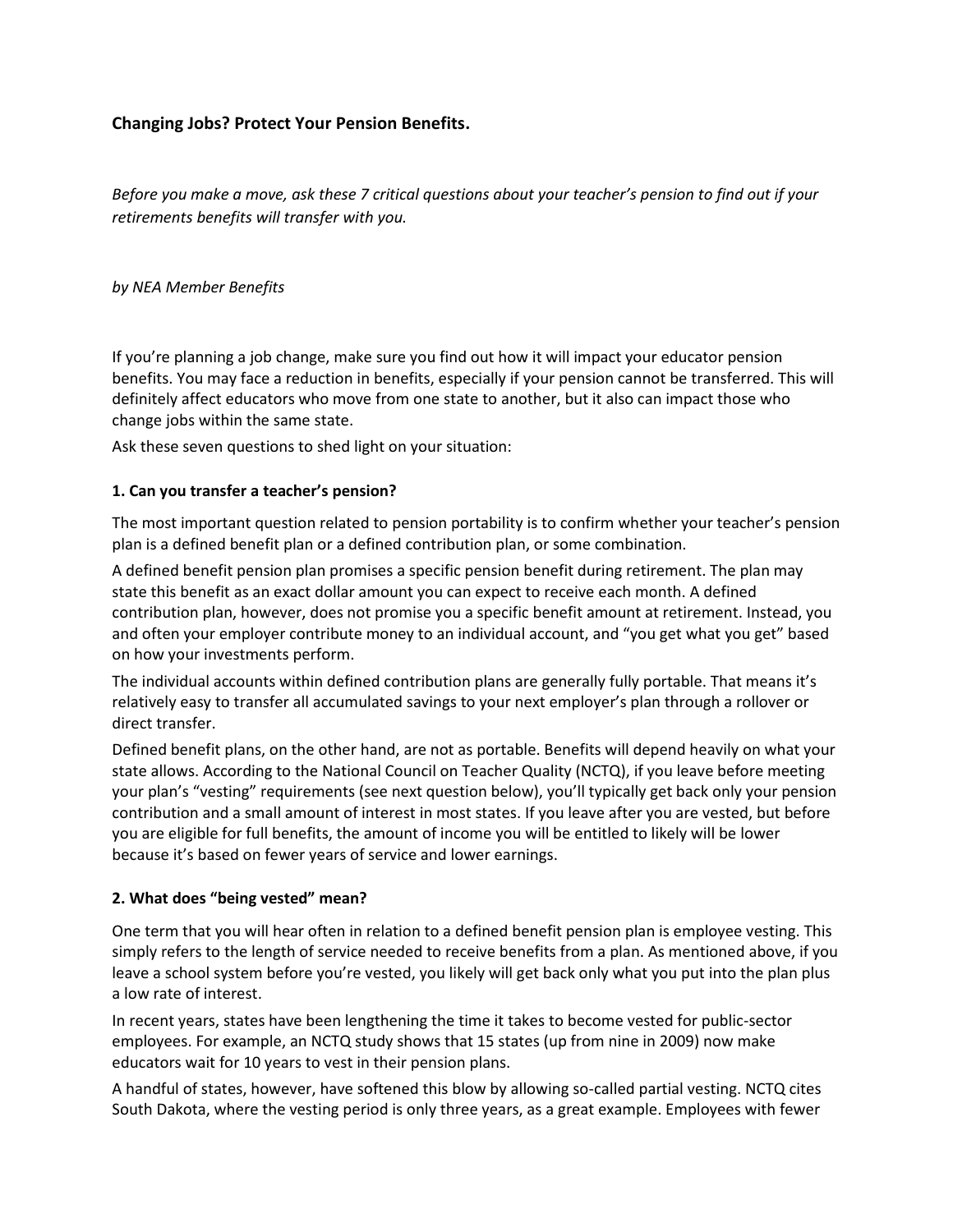than three years of experience who choose to withdraw their contributions upon leaving receive their own contributions plus interest and a 50 percent employer match. Those with at least three years of experience may withdraw their pension contribution plus interest and receive an 85 percent employer match.

## **3. How are my retirement benefits calculated?**

The retirement benefit for a defined benefit plan is usually tied to earnings, years of service, or both. For example, when you are eligible to retire, you might receive 2 percent of your average salary over the final five years of your employment, times the number of years that you have worked for that employer.

The complexity of the formula varies from state to state, so you'll want to make sure you find out what the specific requirements are for your plan.

To find out more about how your pension, your supplemental retirement savings and any Social Security implications can affect what you can expect to receive, get your free copy of "An Educator's Guide to [Retirement Income Planning](https://www.neamb.com/guides/an-educators-guide-to-retirement-income-planning)," a valuable resource created exclusively for NEA members.

### **4. What happens if I leave after I am vested but before I am eligible to retire?**

Most experts agree that educators generally do not accumulate a lot of retirement benefits early in their careers. Consider this typical scenario detailed in a 2015 report from the Urban Institute and Bellwether Education Partners:

*A teacher is hired at age 25 and enrolls in a defined benefit plan. Her annual pension will equal 2 percent of her final average salary (over the last five years) multiplied by years of service, which she may begin collecting at age 60. Her benefits "vest" after five years, entitling her to at least some future pension benefit if she works that long. Once she retires, the state will annually adjust her pension amount to keep up with inflation. If she leaves after 15 years of service, the teacher would receive annual payments upon retirement replacing 30 percent of her current averaged salary, but she would have to wait 20 years to begin collecting. Her pension benefits would not grow to keep up with inflation during this waiting period.*

A cautionary note: The example above is just a hypothetical situation. Because there is so much variability in how states treat pension benefits if employees leave before retirement, it is critical that you ask about your state's specific rules.

### **5. What about "reciprocity" when switching jobs?**

While some states have begun offering licensure reciprocity, enabling teachers to transfer their certification when moving to a new state, according to the Urban Institute/Bellwether report, none currently offer this kind of interstate reciprocity for pension benefits.

Some states, however, may have multiple public pension plans covering different groups or districts, and thus may offer what's called intrastate reciprocity for pension benefits.

In other states where there is only a single statewide plan covering all public employees, it should be a seamless transition. That means you should be able to move to any district in the state with no negative impact on your benefits. It is important, however, to verify this with your pension plan administrators.

### **6. Can I purchase "service credits"?**